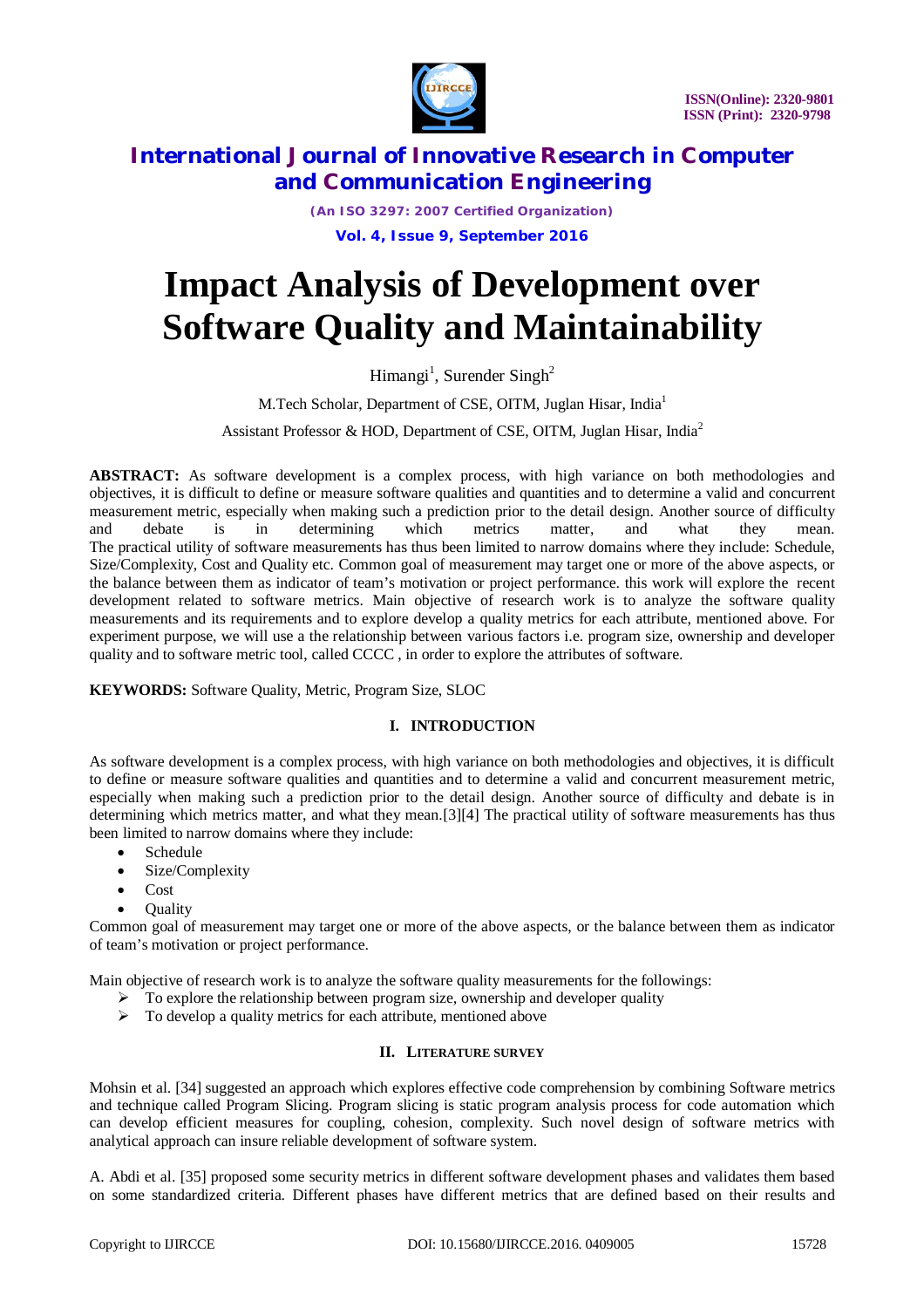

*(An ISO 3297: 2007 Certified Organization)*

### **Vol. 4, Issue 9, September 2016**

products. By using proposed security metrics during software development cycle, the final product will be secure and qualified.

K. Akingbehin et al. [36] presented a structured unifying framework for software metrics (numerical software measurements), based on the three "primary metrics" of function points (FP), person-months (PM), and lines of code (LOC). The framework is based on a layered model, with the three primary metrics constituting the lowest layer. An important property of the primary metrics, referred to as the "convertibility property" is that a primary metric can easily be converted to another primary metric. Time is also included in this layer as a fundamental (not necessarily software) primary metric. The second layer consists of general-purpose metrics such as productivity measures, which are computed from the primary metrics, and the third layer consists of specialpurpose metrics such as reliability and quality measures. This third layer is inherently extensible. The framework readily lends itself for use in both instructional and practitioner environments.

Franca, J.M.S et al. [37] proposed a solution to solve Code scattering and code tangling issues, based on specific software construction known as aspect. Aspect-oriented programming (AOP) has been widely studied since its introduction with the promise of improving modularization by addressing crosscutting concerns. Few studies on empirical evaluation of the benefits of aspect-oriented paradigm were published. Results presented in these studies are frequently subjective, and some studies are non-conclusive. In addition, these studies are based on the implementation of only one or two crosscutting concerns into aspects, and the evaluation is based on few software metrics. In this article, the evaluation of AOP implementation through software metrics is proposed. The main idea is to implement crosscutting concerns as aspects, with focus on those that were not given properly attention in the literature.

Anjana Gosain et al. [33] explored the different types of dynamic software metrics for object oriented approaches unde the constraints of validation and software quality. They sub divided the metrics into different categories i.e. size which can be defined as the size of the code on disk as well as memory size occupancy by same code at run time, complexity which can be defined by frequency, cohesion and coupling can describe the inside and outside bounding/dependency of existing modules over each other at run time, inheritance describes the frequency of interaction between parent and child classes and polymorphism metric can describe behavior index as ratio of polymorphic and non polymorphic dispatches to be executed. They also represented the Software quality attributes, metric types and their validation graphically.

Chandan Kumar et al. [17] represented a error estimation scheme for software based on BBN metrics. Authors focused on the early development stages at which it is quite hard to use metrics and considered the reliability and uncertainty in these phases. Analysis results show accuracy of proposed method in terms of error detection at early stages.

Tao Yue et al. [18] developed a framework to produce quality metrics for MOF meta models to measure the quality of models. Comparison of newly produced metrics with manually defined quality metrics using UML classes and sequence diagrams shows that it automatic produced metrics are more efficient and can ensure the software quality in more accurate way. Proposed work can be extended to develop metric for MOF-based languages.

Greiler, M. et al. [19] explored the concept of ownership metrics and identify the relationship between quality and ownership using a specific product family and they showed the relationship between them in the presence of errors. Their analysis proved the correlation between ownership and frequency of fixed bugs at file/directory level. They defined a prediction model for classification of defective and non-defective entities. Proposed work can be extended to analyze dynamic changes in ownership and its impact over code quality using different product teams.

Yilin Qiu et al. [20] explored a metric related to developer quality using various open source software and considered some important facts related to quality contribution distribution, evaluation and its correlation and impact over software. They also investigated the code complexity of generated code and its ownership for quality measurement. Finally they concluded that code complexity and frequency of errors in code are also effected by the developer's quality. Current research work can be further extended for defect prediction and software process management.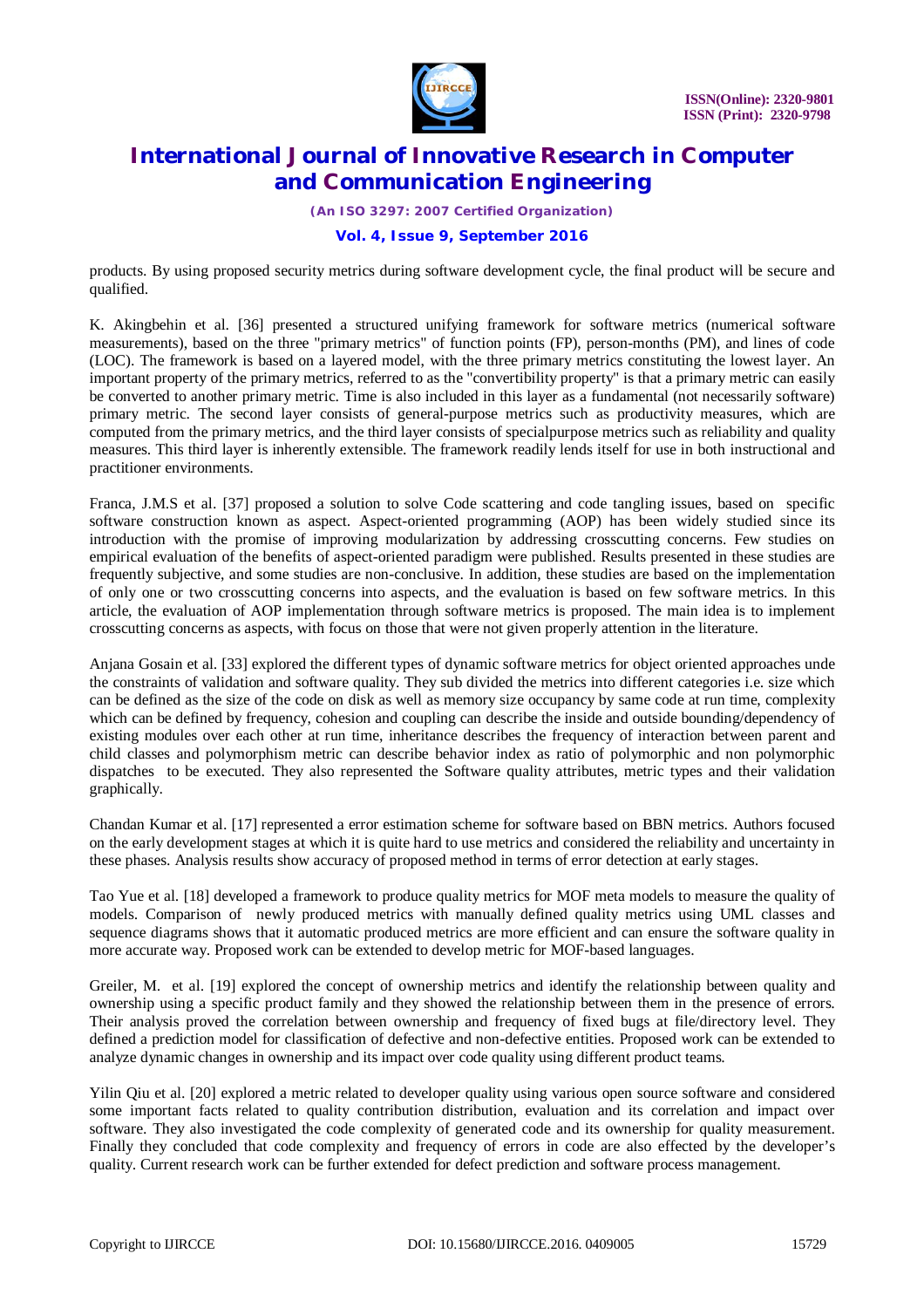

*(An ISO 3297: 2007 Certified Organization)*

### **Vol. 4, Issue 9, September 2016**

Sandeep Kaur et al. [21] explored the relation between size and object oriented metrics under different constraints i.e. abstractness, bug density, refactor method and dead code etc. Their analysis shows negative relationship of abstractness and bug frequency with size and object oriented metrics which is positive for refactor method and dead code. Accuracy of their results also depends upon the metric tools used for analysis purpose. Current research work can be extended for big data and other open source software.

Gulnara Zhabelova et al. [22] developed a metric for IEC 61499 function blocks which can be used for analysis of power system protection. They focused on suitable tools to be used to estimate the metrics i.e. Line of Code, Operands/ Operators, DIT, NOC, Fan-In/Fan-Out etc. However it is not capable enough to identify the hidden complexity

Sungdo Gu et al. [23] focused on the cost of development and maintenance w.r.t. bug density per LOC and presented a method which can select subsets of metrics on the basis of relationship and those can be further validated using Poisson Regression Model. As per the results, network based approach can easily recognize the relations using object oriented metrics and it can optimize the cost of different activities i.e. development, maintenance and can enhance efficiency. Proposed scheme can be extended to explore the relations between feature/response variable.

#### **III. PROPOSED SCHEME**

Code ownership, software quality and maintainability





Code Ownership can be defined as the percentage of changes made by each contributor. If anyone has made the highest changes that means percentage of Ownership increases over the developed code.' Ownership can be subdivided in to two different categories:

- Total percentage of Ownership
- Component's Ownership

Total percentage of Ownership:  $\frac{\sum \text{contribution}}{2\sum \text{total contribution}}$ 

Component's Ownership: $\frac{\sum \text{contribution made for a specific module}}{\sum \text{Total contribution made for a specific module}}$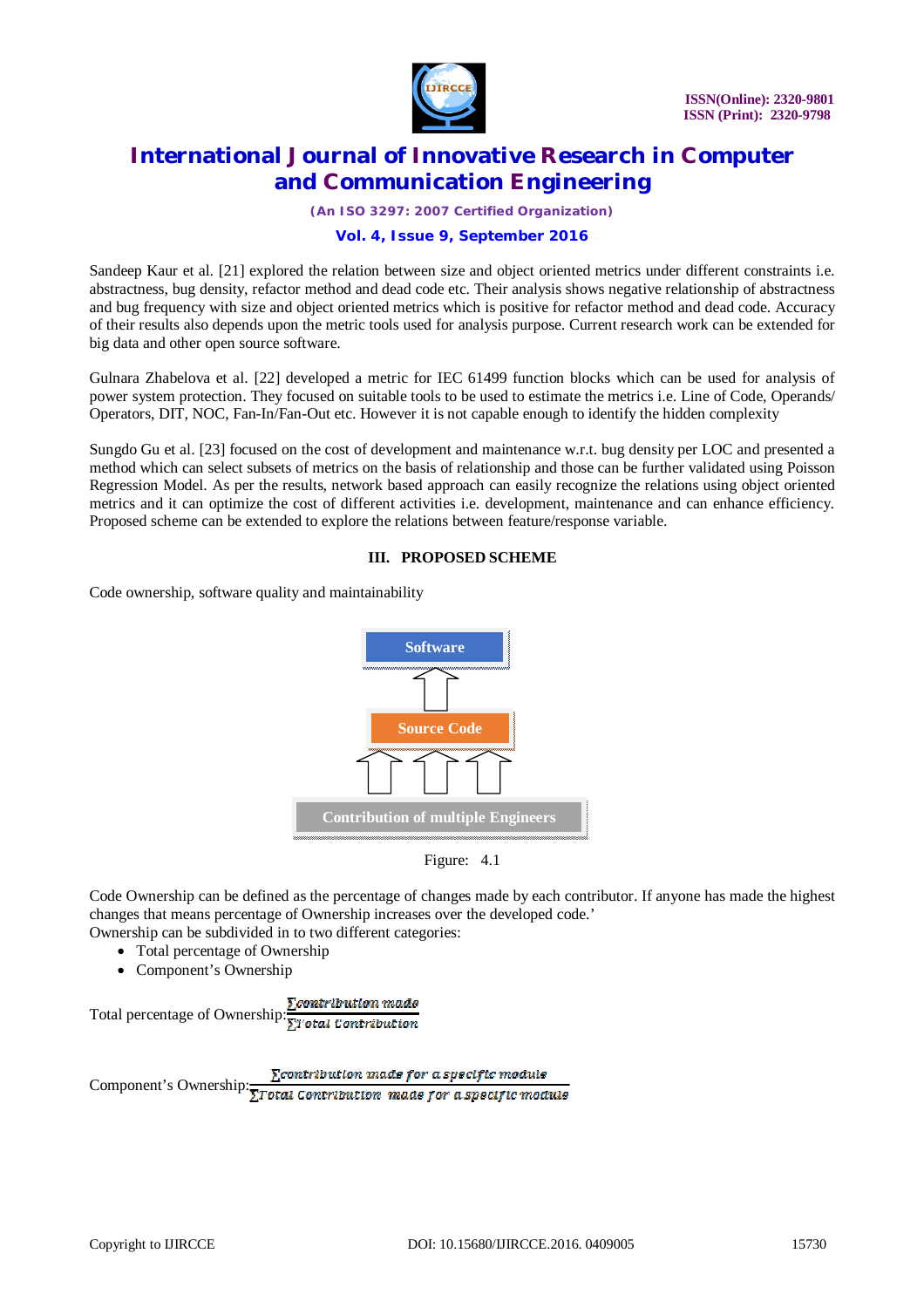

*(An ISO 3297: 2007 Certified Organization)*

### **Vol. 4, Issue 9, September 2016**

Each category has its own impact over the software quality and its maintainability.



Figure: 4.2 Source code ownership



Where LOC defines the program size.

Contribution can be further subdivided:

- MINOR Contribution: Minimum number of changes made to code which can alter the functionality of a module
- MAJOR Contribution: Major number of changes made to code which can alter the functionality of a module
- TOTAL Contribution: Overall changes made to code which can alter the functionality of a entire software



Figure:4.3 Code contribution

Percentage of Ownership over code is directly proportional to the number of commits made by contributor and its impact is calculated on the basis of the number of bugs fixed/number of bugs introduced (over each commit). Experienced contributor will introduce less bugs as compared to the contributor having no experience in the relevant field, thus may degrade the overall quality of software. Now the developed metrics shows the Tags used:

NOM=Number of modules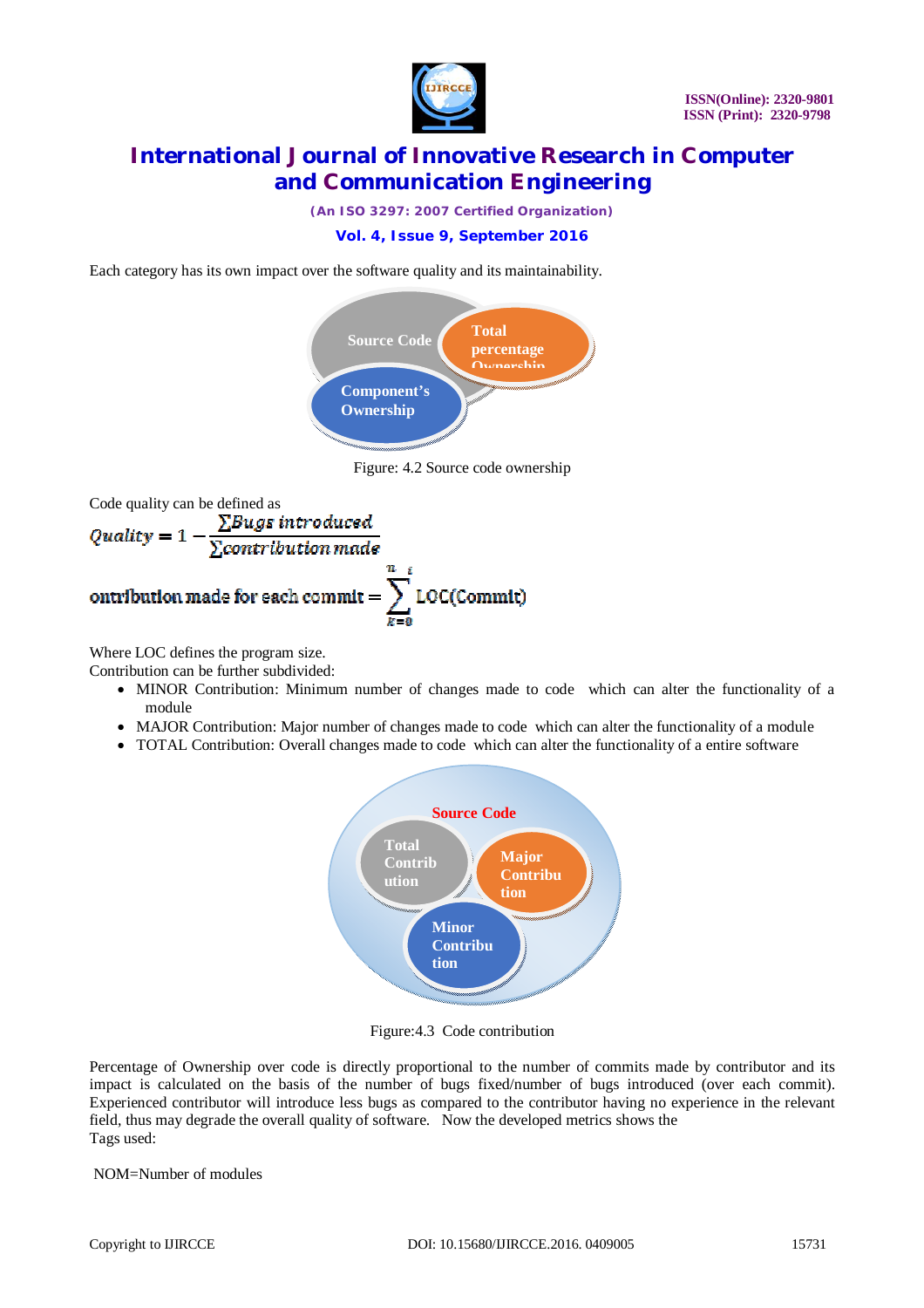

*(An ISO 3297: 2007 Certified Organization)*

### **Vol. 4, Issue 9, September 2016**

Number of non-trivial modules identified by the analyser. Non-trivial modules include all classes, and any other module for which member functions are identified.

 $LOC =$  Lines of Code

Number of non-blank, non-comment lines of source code counted by the analyser.

COM = Lines of Comments

Number of lines of comment identified by the analyser

MVG = McCabe's Cyclomatic Complexity

A measure of the decision complexity of the functions which make up the program.The strict definition of this measure is that it is the number of linearly independent routes through a directed acyclic graph which maps the flow of control of a subprogram. The analyser counts this by recording the number of distinct decision outcomes contained within each function, which yields a good approximation to the formally defined version of the measure. L  $C =$  Lines of code per line of comment

Indicates density of comments with respect to textual size of program M\_C = Cyclomatic Complexity per line of comment

Indicates density of comments with respect to logical complexity of program IF4 = Information Flow measure

#### **Large Scale Projects**

Scheduling and dispatching project



#### **Figure: code contribution**

Figure: above shoes the contribution made by each developer. It can be observed that experienced developer has made the highest contribution in development as compared to others. So it indicates that it will also have the impact over the software quality.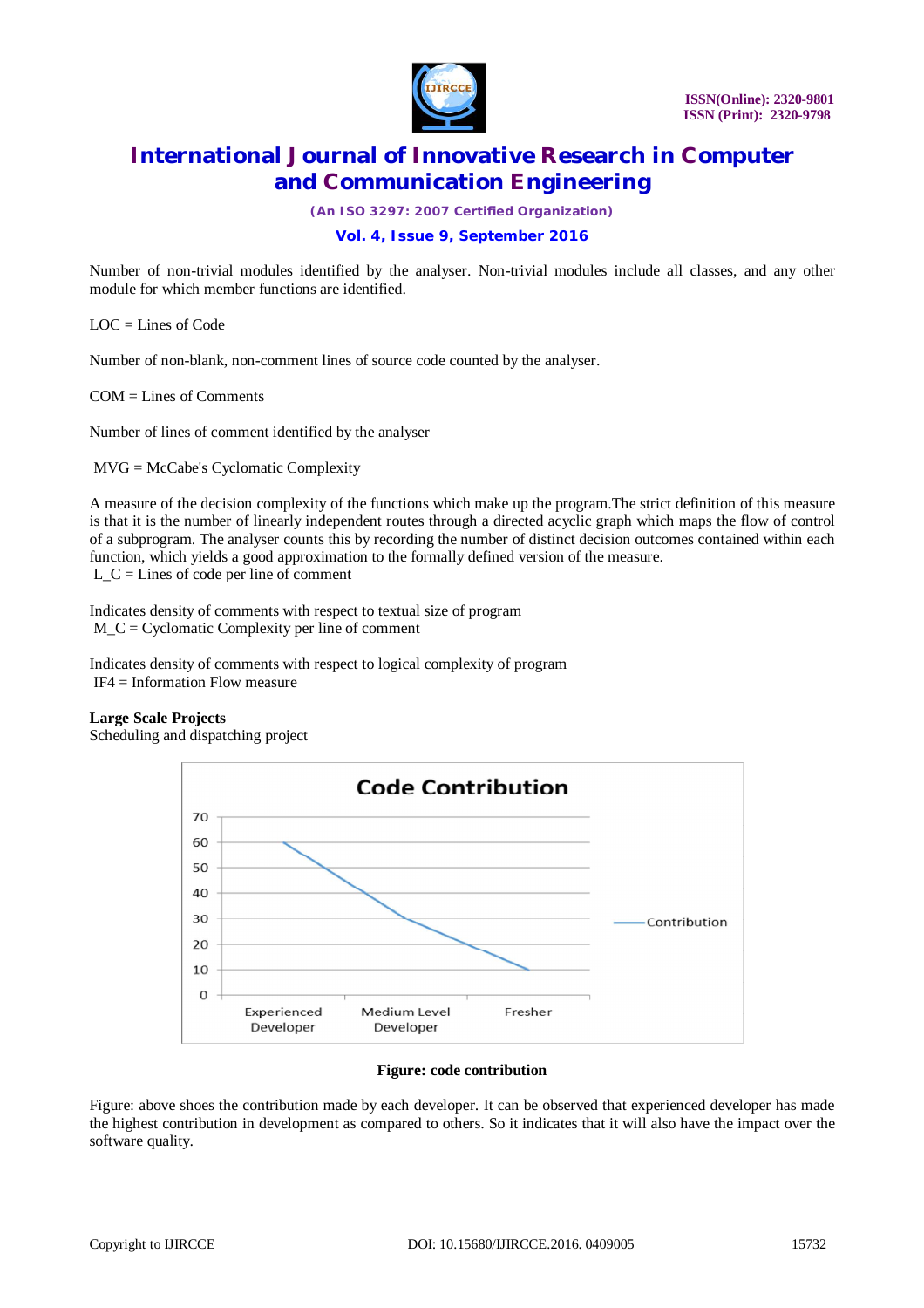

*(An ISO 3297: 2007 Certified Organization)*

**Vol. 4, Issue 9, September 2016**





#### **IV. CONCLUSION**

In this paper, we explored the various software metrics developed by other researchers and defined a metrics which can recognize the relationship between develops skill, experience in relevant field and its impact over software maintainability and quality.

We have explored the three different software projects having different program size. If there are 3 developers then we can calculate: If we assume that 60% commits are made by experience developer over LOC=1024 then Total ownership= (614.4/1024)\*100=60% for experience level developer

Quality =  $(1-(10)/614.4)*100=98.37%$ . If we assume that 30% commits are made by medium level developer then Total ownership=  $(307.2/1024)*100=30%$ , Quality =  $(1-(30)/307.2)*100=90.23%$  and

If we assume that 10% commits are made by medium level developer then Total ownership=  $(102.4/1024) * 100=10%$ and Quality =  $(1 - (60)/102.4)$  \*  $100=41.40$ %.

It can be observed that experienced developer has made the highest contribution in development as compared to others. So it indicates that it will also have the impact over the software quality. Experience developer will introduce less bugs as compared to other developers, medium level developer can utilize his skills to reduce the bugs but fresher depends upon the theoretical knowledge and starts learning from his experience.

If program size increases then the probability of bugs increases and fresher can introduce more bugs as compared to others.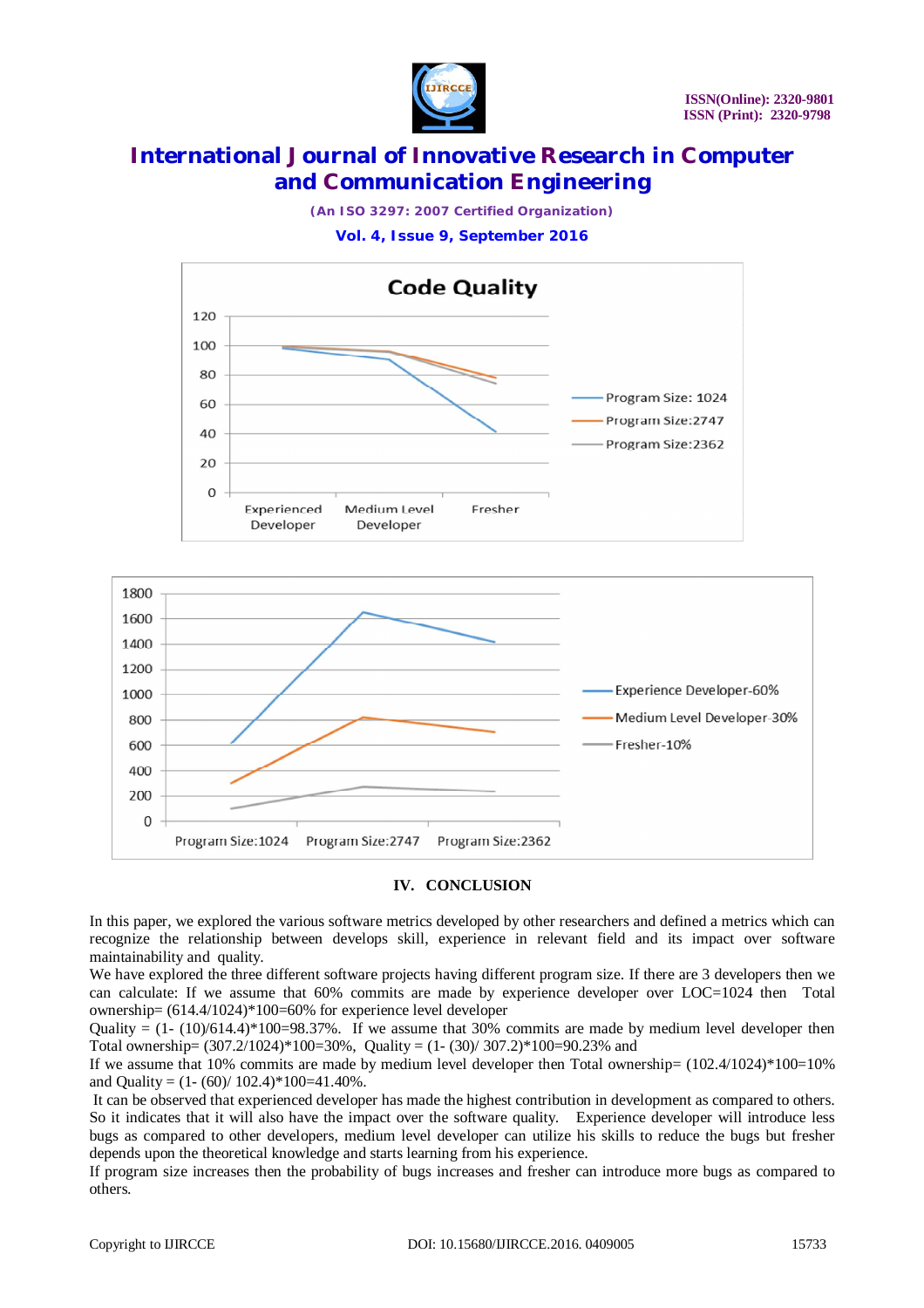

*(An ISO 3297: 2007 Certified Organization)*

### **Vol. 4, Issue 9, September 2016**

It can also be observed that it is easy to maintain the small program size as compared to the rage one. As the program size increase, only experience developer can ensure the quality and maintainability of the software up to 60%. Medium experienced developer can ensure the maintainability up to 30% and for fresher's, it is only 10%, which is lowest as compared to others.

Finally, it can be concluded that experience and skills of the developer have an impact over the code ownership, code quality and its maintainability. All these factors are affected by the program size also.

For small program size, all developers can perform well, but if program size increases, code quality decrease w.r.t. experience and the contribution made in code ownership.

#### **REFERENCES**

1. Joan C. Miller, Clifford J. Maloney. "Systematic mistake analysis of digital computer programs". Communications of the ACM (New York, NY, USA: ACM), 1963

2. Glenford J. Myers (2004). The Art of Software Testing, 2nd edition. Wiley. ISBN 0-471-46912-2.

3. Position Paper CAST-10 (June 2002). What is a "Decision" in Application of Modified Condition/Decision Coverage (MC/DC) and Decision Coverage (DC)

4. MathWorks. Types of Model Coverage

5. M. R. Woodward, M. A. Hennell, "On the relationship between two control-flow coverage criteria: all JJ-paths and MCDC", Information and Software Technology 48 (2006) pp. 433-440

6. Dorf, Richard C.: Computers, Software Engineering, and Digital Devices, Chapter 12, pg. 15. CRC Press, 2006. ISBN 0-8493-7340-9, ISBN 978- 0-8493-7340-4

7. RTCA/DO-178B, Software Considerations in Airborne Systems and Equipment Certification, Radio Technical Commission for Aeronautics, December 1, 1992

8. RTCA/DO-178C, Software Considerations in Airborne Systems and Equipment Certification, Radio Technical Commission for Aeronautics, January, 2012

9. [http://en.wikipedia.org/wiki/Run\\_time\\_%28program\\_lifecycle\\_phase%29](http://en.wikipedia.org/wiki/Run_time_%28program_lifecycle_phase%29)

10. exec". The Open Group Base Specifications Issue 6, IEEE Std 1003.1, 2004 Edition. The Open Group. Retrieved 2008-06-23

11. <http://whatis.techtarget.com/definition/loader>

12. How Many Lines of Code in Windows XP?". Microsoft. January 11, 2011

[13] Debbarma, M.K., "Static and dynamic software metrics complexity analysis in regression testing", Computer Communication and Informatics (ICCCI), 2012 International Conference, IEEE, 2012

[14] Yangsong Wu ; State Key Lab. for Novel Software Technol., Nanjing Univ., Nanjing, China ; Yibiao Yang ; Yangyang Zhao ; Hongmin Lu, "The Influence of Developer Quality on Software Fault-Proneness Prediction", SERE, IEEE-2015, pp.11-19

[15] Lee, Shou-Yu ; Li, Yihao, "DRS: A Developer Risk Metric for Better Predicting Software Fault-Proneness", TSA, IEEE-2015, pp.120-127

[16] ANJANA GOSAIN, GANGA SHARMA, "DYNAMIC SOFTWARE METRICS FOR OBJECT ORIENTED SOFTWARE: A REVIEW", INFORMATION SYSTEMS DESIGN AND INTELLIGENT APPLICATIONS, ADVANCES IN INTELLIGENT SYSTEMS AND COMPUTING, SPRINGER-2015, PP.579-589

[17] CHANDAN KUMAR, DILIP KUMAR YADAV, "SOFTWARE DEFECTS ESTIMATION USING METRICS OF EARLY PHASES OF SOFTWARE DEVELOPMENT LIFE CYCLE", SPRINGER-2014, PP. 1-9

[18] TAO YUE, SHAUKAT ALI, "A MOF-BASED FRAMEWORK FOR DEFINING METRICS TO MEASURE THE QUALITY OF MODELS", ECMFA, SPRINGER-2014, PP. 213-229

[19] GREILER, M. ; MICROSOFT CORP., REDMOND, WA, USA ; HERZIG, K. ; CZERWONKA, J.," CODE OWNERSHIP AND SOFTWARE QUALITY: A REPLICATION STUDY", MINING SOFTWARE REPOSITORIES (MSR), 2015 IEEE/ACM, PP. 2 - 12

[20] YILIN QIU, WEIQIANG ZHANG, WEIQIN ZOU, JIA LIU\*, QIN LIU, "AN EMPIRICAL STUDY OF DEVELOPER QUALITY", INTERNATIONAL CONFERENCE ON SOFTWARE QUALITY, RELIABILITY AND SECURITY, IEEE-2015, PP.202-209

[21] SANDEEP KAUR, KANWALJEET KAUR, NAVJOT KAUR, "INTERNATIONAL CONFERENCE ON ADVANCES IN COMPUTING AND COMMUNICATION ENGINEERING", IEEE-2015, PP.639-643

[22] GULNARA ZHABELOVA, VALERIY VYATKIN, "TOWARDS SOFTWARE METRICS FOR EVALUATING QUALITY OF

IEC 61499 AUTOMATION SOFTWARE", IEEE-2015, PP.1-8

[23] SUNGDO GU, SO YEON KIM, HYUN-HWAN JEONG, KYUNG-AH SOHN, "CONSTRUCTING AND EXPLOITING SOFTWARE METRICS NETWORKS FOR SOFTWARE QUALITY ASSESSMENT", IEEE-2015, PP.1-5

[24] Bettenburg, N. ,Sch. of Comput., Queen's Univ., Kingston, ON, Canada , "Studying the Impact of Developer Communication on the Quality and Evolution of a Software System: A Doctoral Dissertation Retrospective", ICSME, IEEE-2014, pp. 651 – 656

[25] Lavallee, M. ; Dept. de Genie Inf. et Genie Logiciel, Polytech. Montreal, Montréal, QC, Canada ; Robillard, P.N., "Why Good Developers Write Bad Code: An Observational Case Study of the Impacts of Organizational Factors on Software Quality", ICSE, IEEE-2015, Vol. 1, pp.677-687

[26] Lee, Shou-Yu ; Li, Yihao, "DRS: A Developer Risk Metric for Better Predicting Software Fault-Proneness", TSA, IEEE-2015, pp.120-127

[27] SOLIMAN, AHMED, S.H, "UTILIZING CK METRICS SUITE TO UML MODELS: A CASE STUDY OF MICROARRAY MIDAS SOFTWAR", INFOS, IEEE-2010, PP.1-6

[28] M. Greiler, Kim Herzig, Jacek Czerwonka, "Code Ownership and Software Quality: A Replication Study", IEEE/ACM 12th Working Conference on Mining Software Repositories, 2015 , pp.2-12

[29] J. H. Hayes, Wenbin Li, Tingting Yu, Xue Han, Mark Hays, Clinton Woodson, "Measuring Requirement Quality to Predict Testability", AIRE, IEEE, 2015, pp.1-8

[30] F. A. Fontana, Vincenzo Ferme, Marco Zanoni, "Towards assessing software architecture quality by exploiting code smell relations", IEEE/ACM 2nd International Workshop on Software Architecture and Metrics, pp.1-7

[31] S. Eldh, Brendan Murphy, "Code Ownership Perspectives", IEEE Journals & Magazines, 2015, Vol.32 (6), pp.18-19